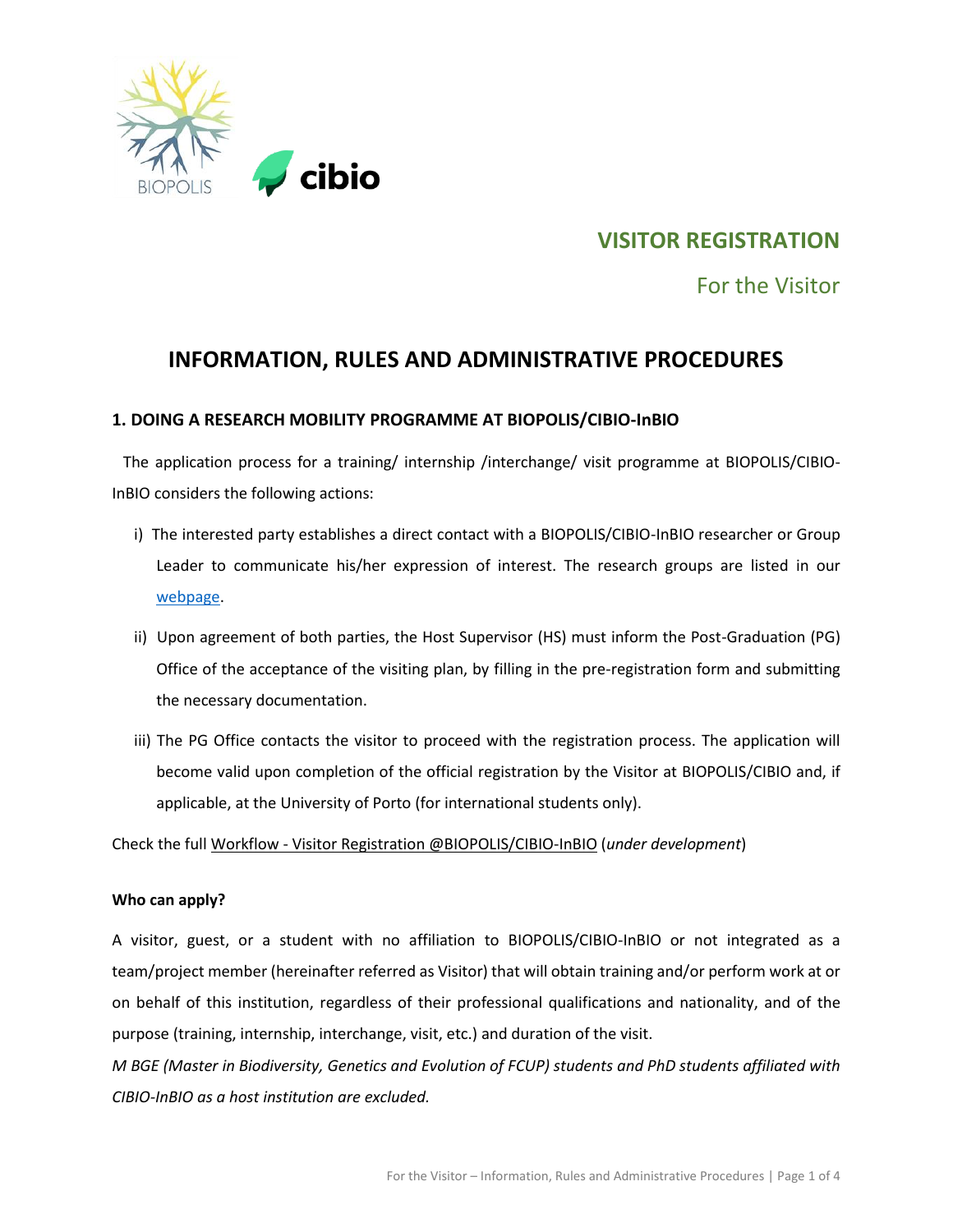

## **2. REGISTRATION GUIDELINES**

The Visitor must complete the registration process by filling the Registration form available at the BIODIV [website.](http://www.biodiv.pt/en/mobility-in/visitor/) Only applications with an open registration made by the HS will be admitted.

All documentation related to mobility programmes at BIOPOLIS/ CIBIO will be managed by the PG Office. Acceptance statements and other relevant documents required by the sending institutions to formalise the mobility or cooperation programmes at BIOPOLIS/ CIBIO will only be valid if authenticated by the PG Office with the CIBIO seal.

Visiting students must provide a proof of enrolment in the Sending Institution and:

- In the case of national students, a school insurance statement for the period of stay must also be submitted.
- International students should, in parallel, complete a student registration at the University of Porto and make sure the process is completed before his/her arrival at BIOPOLIS/ CIBIO, to enjoy all student benefits. See Students IN - Online Application – [University of Porto](https://sigarra.up.pt/up/en/WEB_BASE.GERA_PAGINA?p_pagina=122272) for further information. The documents to be submitted to UP must indicate BIOPOLIS/CIBIO as Host institution as follows: *FCUP-BIOPOLIS/CIBIO, Faculty of Sciences of the University of Porto, and Department BIOPOLIS/CIBIO.*

#### **3. STAY AT CIBIO**

The HS is responsible for accompanying the Visitor and ensuring his/her safety and welfare while working at the BIOPOLIS/CIBIO-InBIO facilities.

At the BIOPOLIS/CIBIO-InBIO headquarters, Campus of Vairão, Vila do Conde, researchers can take advantage of specialized laboratory facilities in distinct areas of interest: Molecular Biology and Genetics (including NGS), Plants and Ecology. The laboratories are equipped with state-of-the-art equipment and provide the necessary conditions for the daily activities of researchers and students. Our organisation promotes not only the exchange of knowledge and mobility of researchers and students but also allows best sharing practices of facilities and equipment. More information at our [website.](https://cibio.up.pt/en/research/research-facilities/)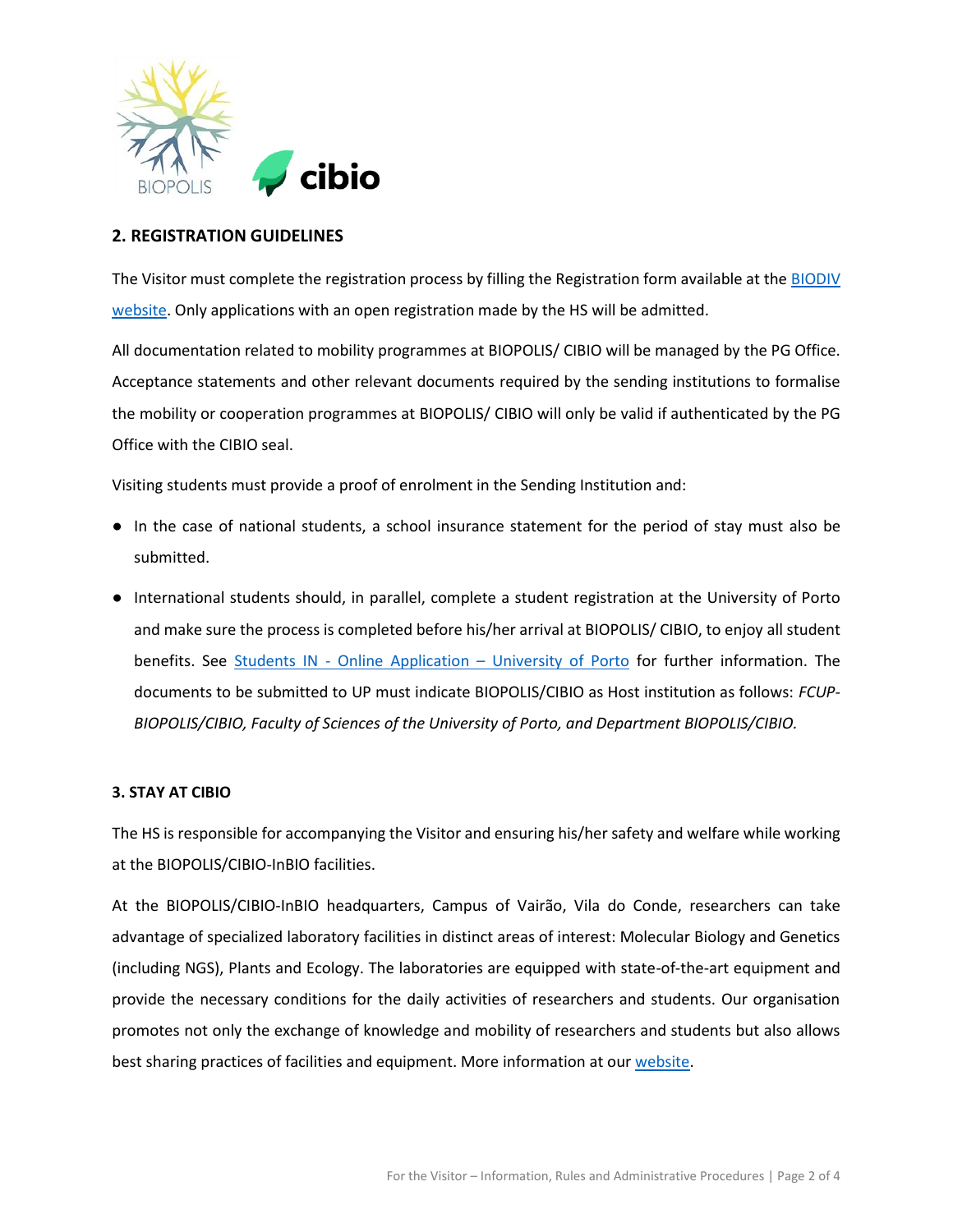

Some aspects particularly important to take in consideration during the visit are:

- a) The arrival date must be scheduled with the HS. On arrival at CIBIO, Visitors need to check in at the Reception Desk. In case a Certificate of Arrival is required, it can be requested at the PG Office.
- b) Visitors will receive an identification badge upon arrival, which must be worn during the entire stay.
- c) The institution does not provide an office space. Visitors should use the space provided by the HS or the existing spaces at our Library facility to conduct their work.
- d) Visitors will not have access to the institutional email account (@cibio.up.pt) and therefore can't use a network photocopier. He/she should articulate this need with the HS. If necessary, printing of mobility-related documents can be requested at the Reception Desk or PG Office.
- e) To use the Molecular Biology and Genetics (MB&G) facilities, proved experience must be given. If a member of the same research group of the HS is unable to instruct and/or supervise the Visitor, the CTM staff can provide the basic training if necessary.

For any question about mobility or cooperation agreements, contact the [PG Office.](mailto:post.graduation@cibio.up.pt)

#### **4. CONTACTS**

#### **Headquarters address at Campus Vairão**

BIOPOLIS/CIBIO - Centro de Investigação em Biodiversidade e Recursos Genéticos Universidade do Porto | Campus de Vairão Rua Padre Armando Quintas, nº 7 | 4485-661 Vairão | Portugal Tel: +351 252 660 400 **Opening hours:** Monday to Friday, from 9 am to 6 pm **How to arrive [at BIOPOLIS/ CIBIO](https://cibio.up.pt/en/about/how-to-get-here/)**  Post-Graduation Office | Dora Bastos | [post.graduation@cibio.up.pt](mailto:post.graduation@cibio.up.pt) Reception Desk | Márcia Magalhães | [marcia@cibio.up.pt](mailto:marcia@cibio.up.pt) Laboratory & Purchasing Management | Sara João | [compras.biopolis@cibio.up.pt](mailto:compras.biopolis@cibio.up.pt)